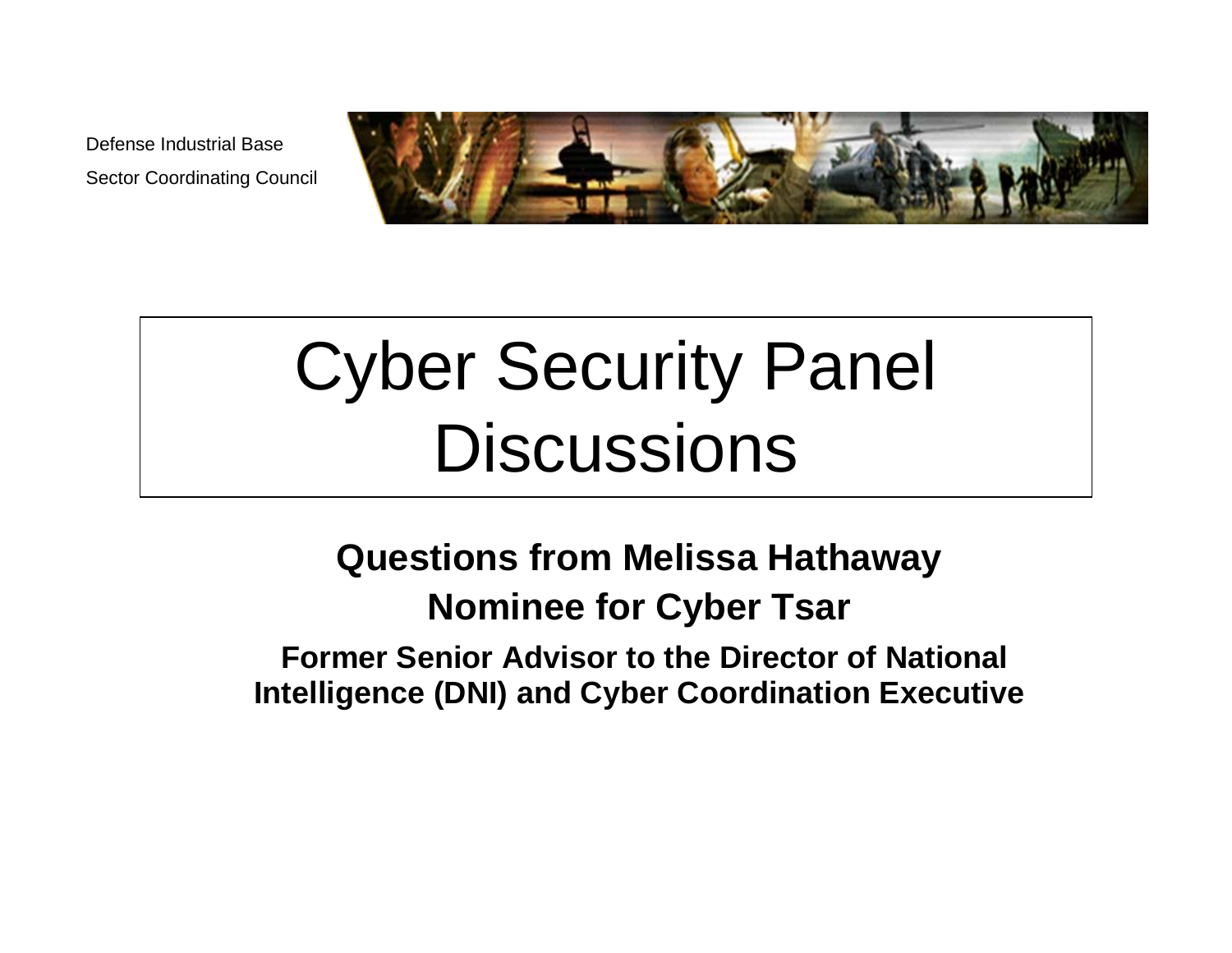

**What should be the government's role(s) in securing/protecting the critical infrastructures and private sector networks from attack/damage, etc (from nation states, natural disasters, and catastrophic vulnerabilities)?**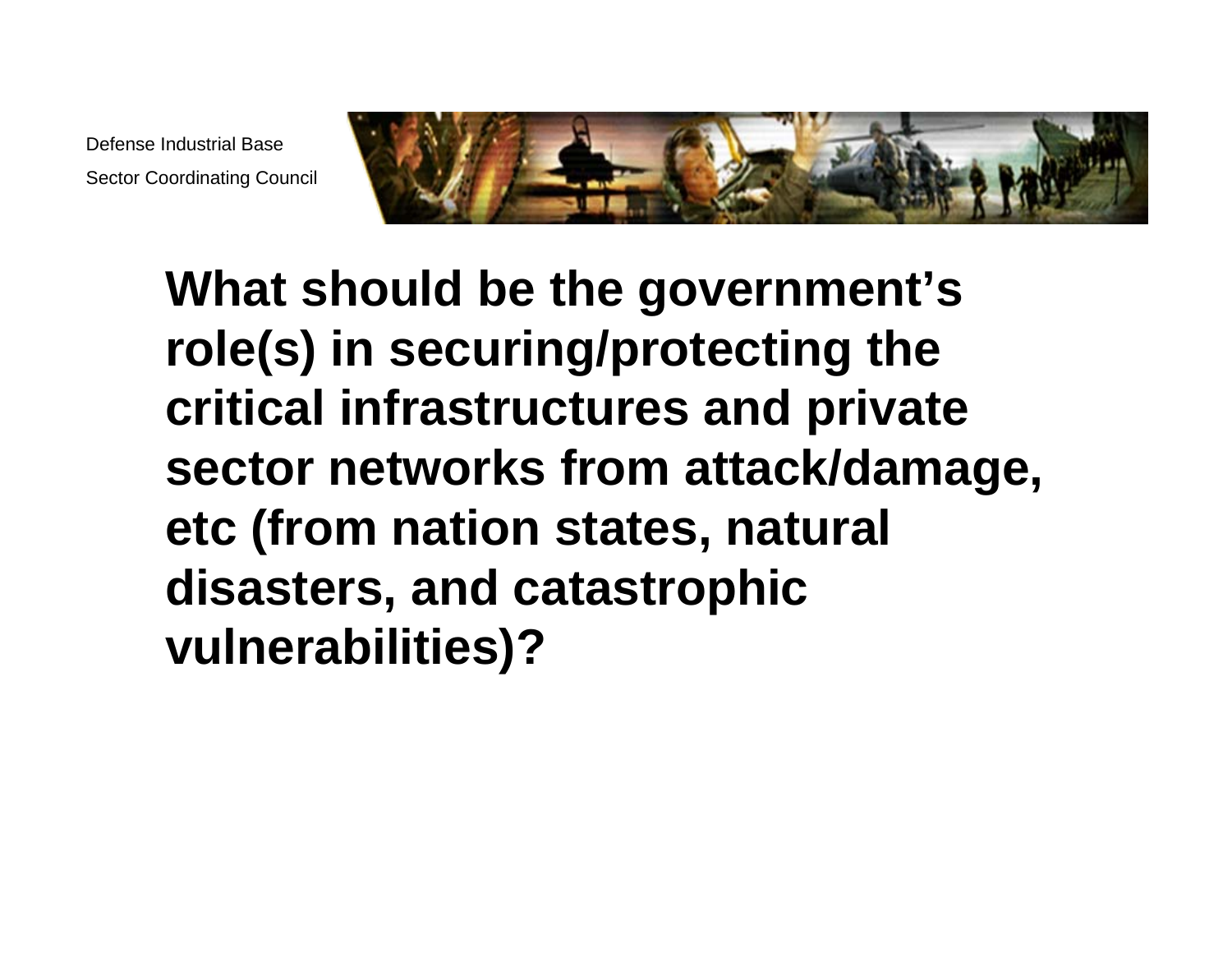

#### **What gaps exist in federal authorities (laws/regulations/policies)?**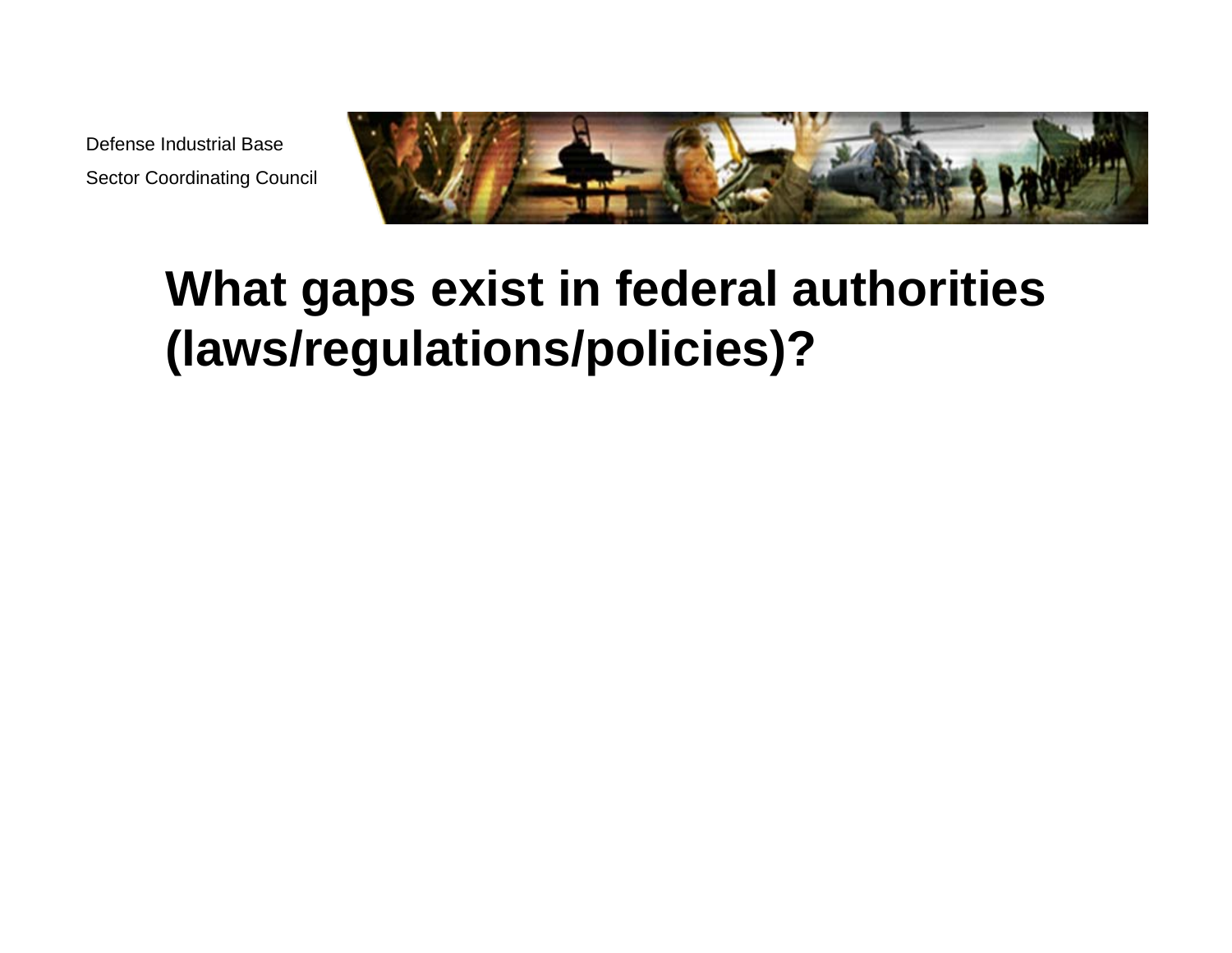

# **Do you have or do you recommend thresholds for reporting cyber incidents for the government, private sector, quasi private sector?**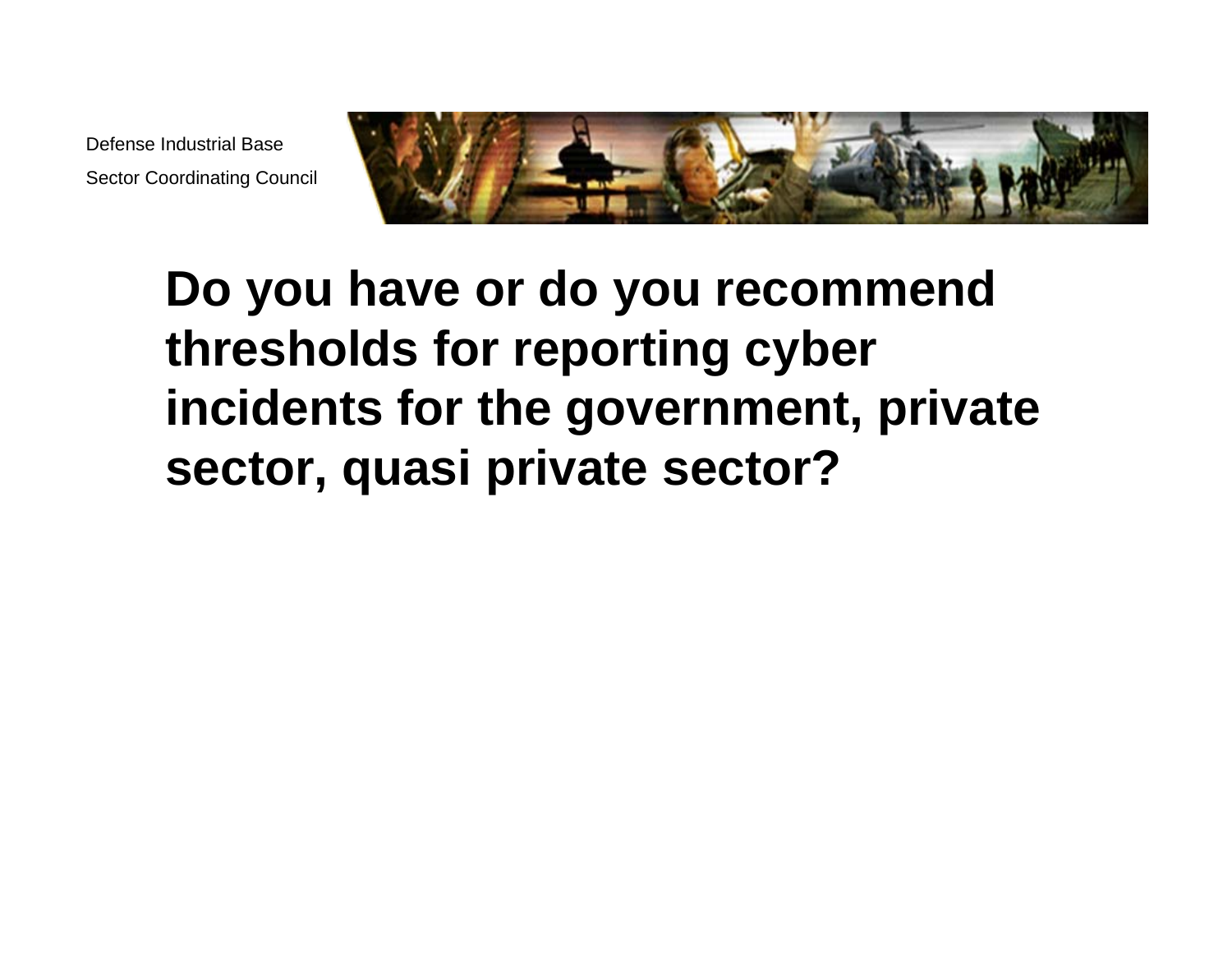

# **What organizational structures are necessary to support national security/emergency preparedness communications needs in a converged environment?**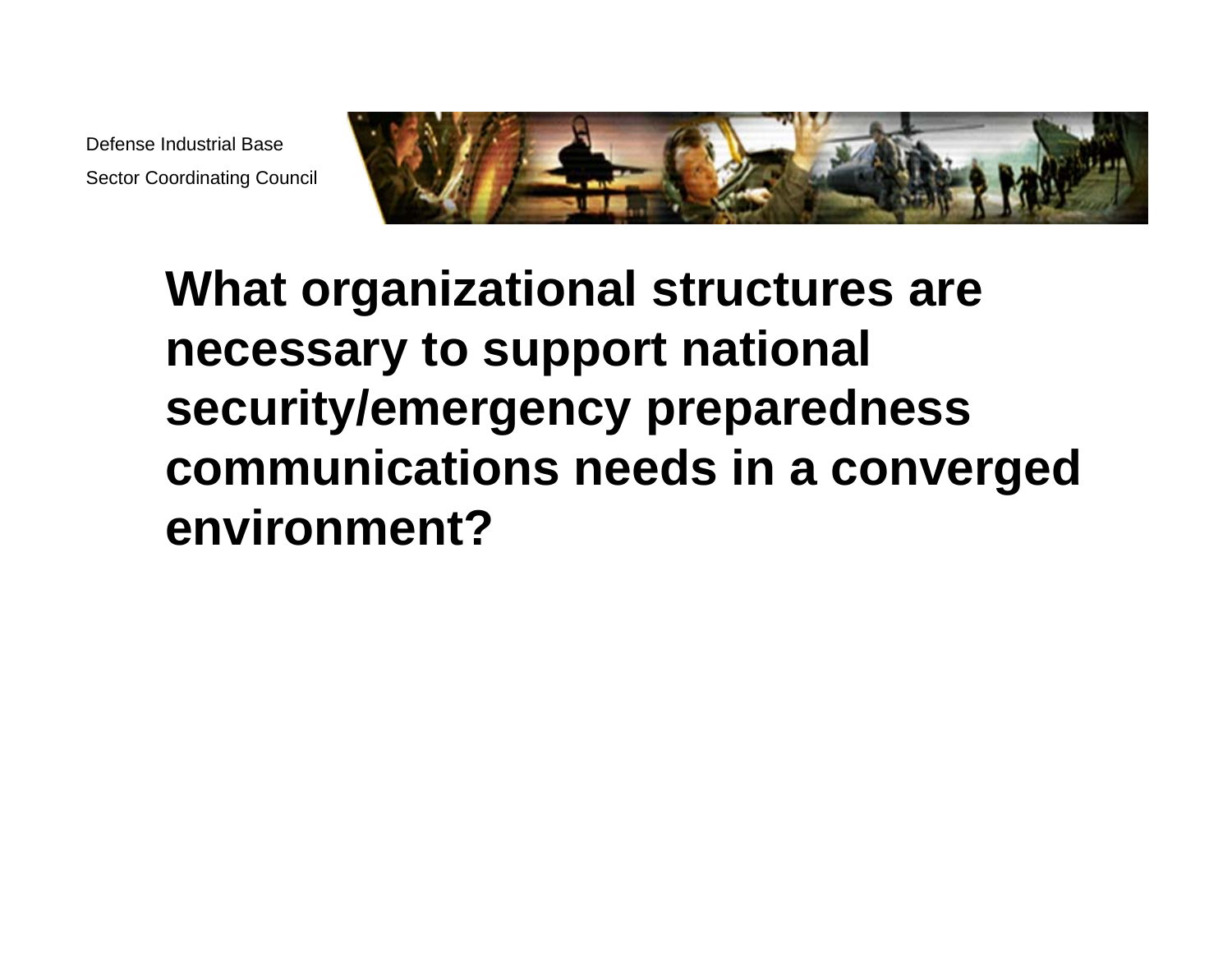

**If you accept that our way of life is based upon a digital infrastructure that is privately owned and globally operated, how do we get to a public / private partnership and action plan that will build protection and security in- and enable information sharing to better understand when it is under a local or global attack (warning)?**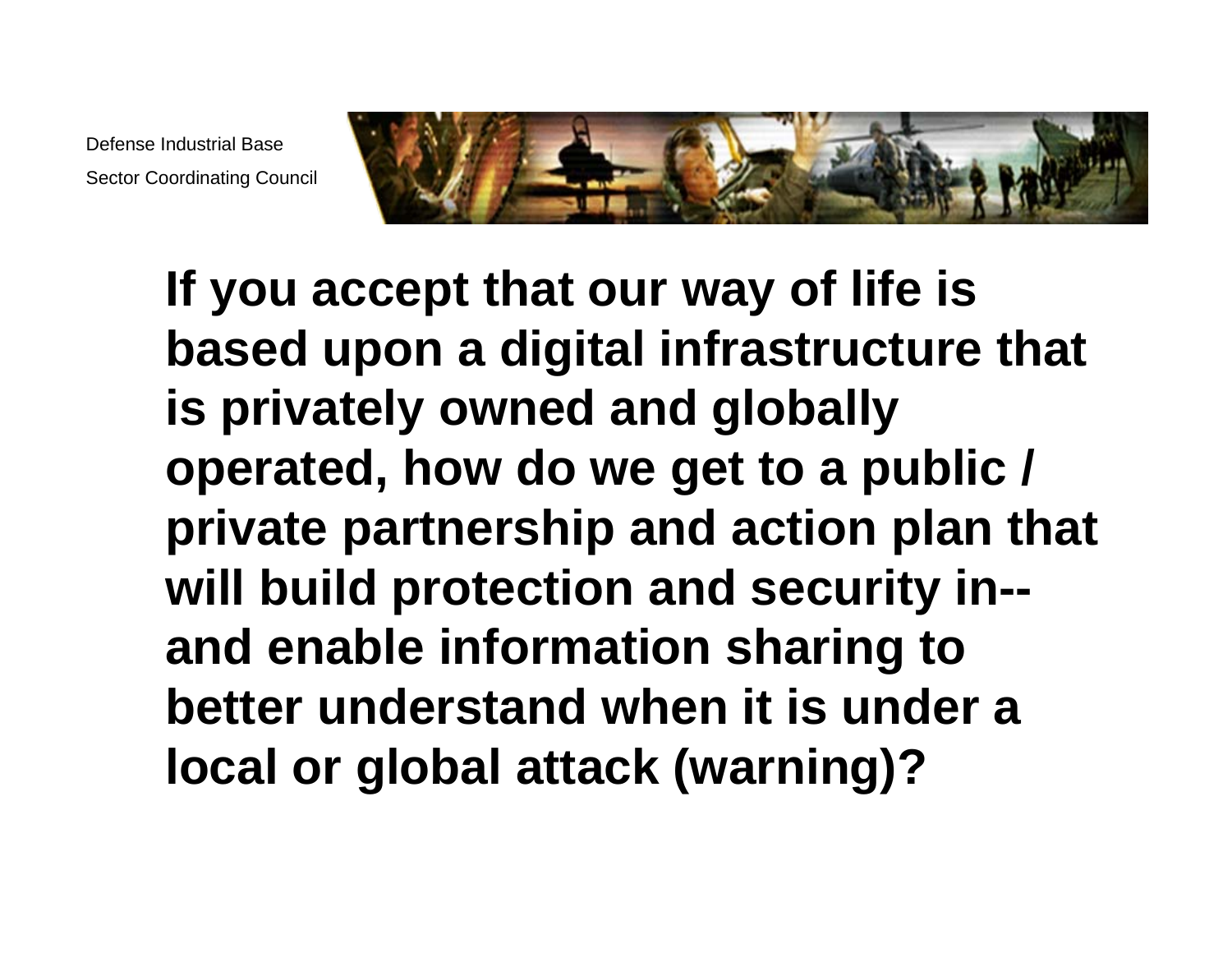

## **Based on what you know, what are the key intersections between the Economic Stimulus Package and cybersecurity activities within the sectors**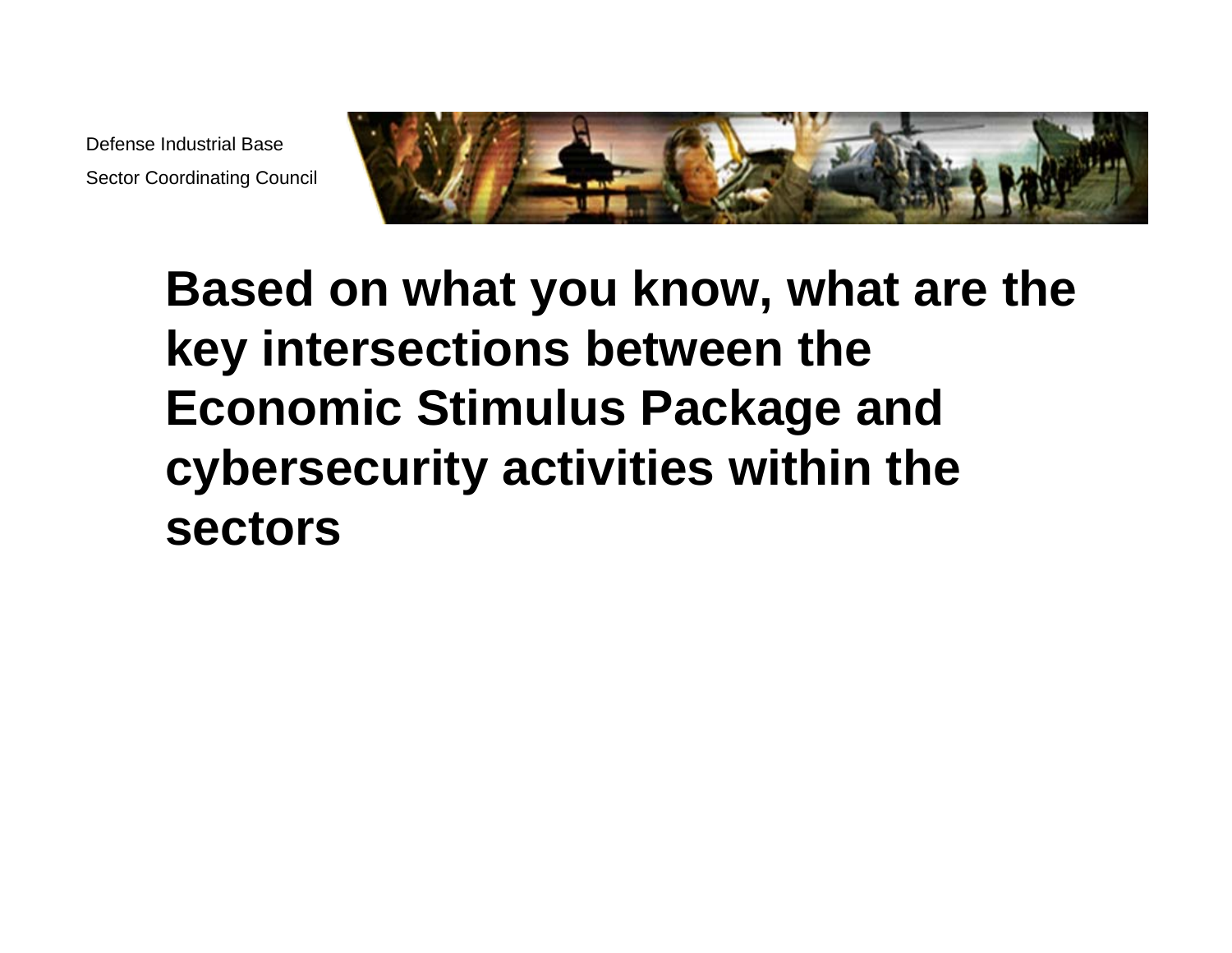

# **How would the security and stability of the Internet be affected if the single, authoritative root were to be replaced by a multiple root structure?**